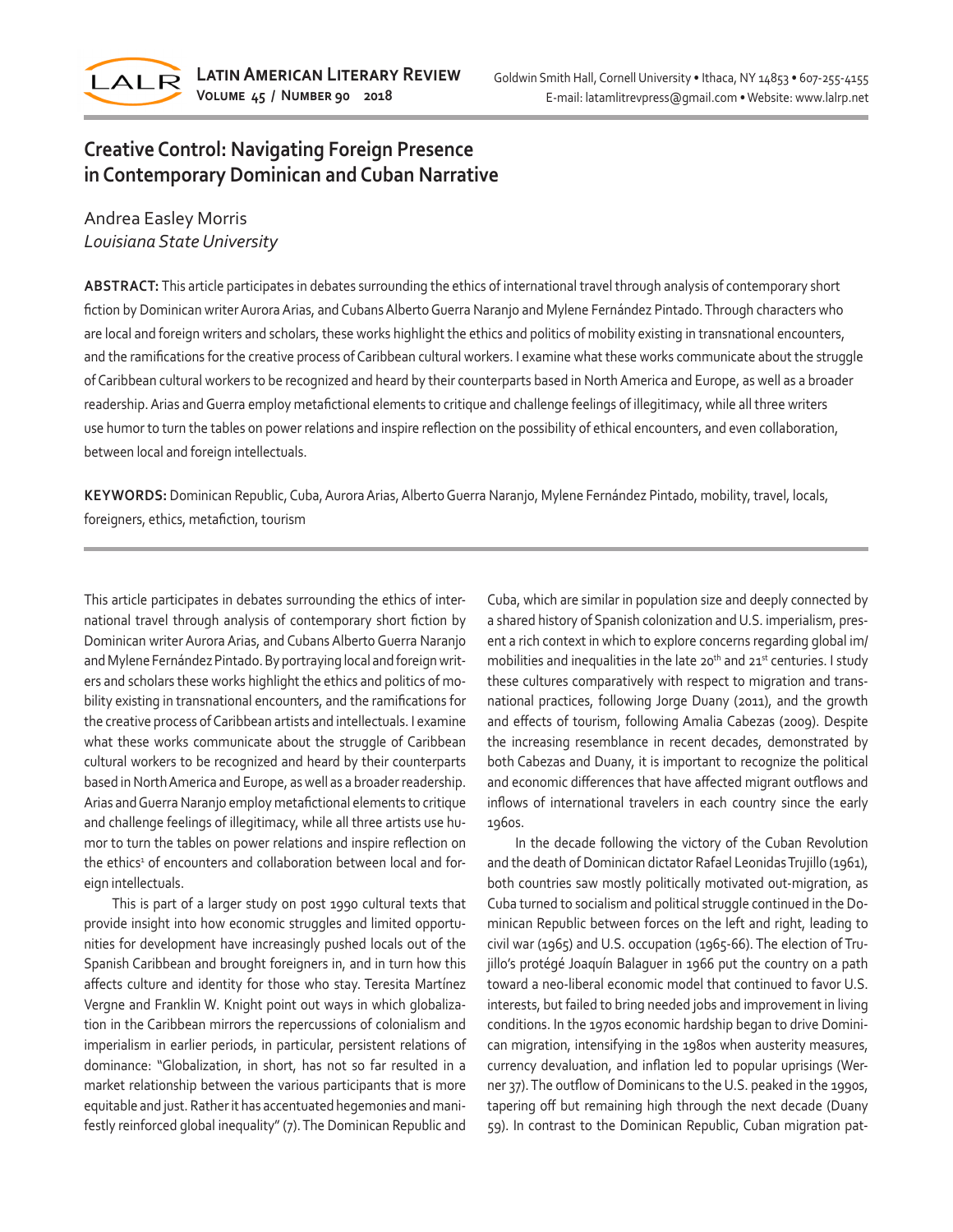terns have been heavily influenced by antagonistic Cuba-U.S. relations and shifting national policies on immigration and travel. With the Mariel Boatlift of 1980, Cuban outflows, still tied to ideological inconformity, began to reflect increasing material concerns.<sup>2</sup> During the 1980s, Cuba suffered the effects of growing debt and falling sugar prices and saw its solidarity with the Soviet bloc weakened by reform (Zeuske 518). The fall of the Soviet Union (1989-1991) resulted in a dramatic drop in Cuban living standards and these dire conditions fueled the illegal raft departures that culminated in the *balsero* crisis of 1994.3 Between 1989 and 2009 over 500,000 Cubans and over 650,000 Dominicans emigrated to the U.S. alone (Duany 157, 57). It is important to recognize differences in the reception of immigrants in the U.S., where until January 2017 preferential policies for Cubans have allowed them an expedited path to legal residency and citizenship.4

These countries' diverging political and economic paths are also visible in their approaches to tourism in the 1960s and 70s. The Cuban Revolution brought an end to the international capitalist tourism it had become famous for in the 1950s and took measures to make local tourism more accessible for nationals (Cabezas 46-47) by nationalizing hotels and other spaces, and creating sites for "revolutionary" tourism centered on heritage, history, and natural beauty (Ward 99-101). Under Trujillo's regime, tourism was limited in the Dominican Republic and focused largely on the capital, but the instability following his assassination stifled its development (Ward 155). By 1968, under pressure from international financial agencies, the Balaguer administration began to foster the development of tourism (Gregory 23-24). While Cuba maintained very limited international tourism through the 1970s, the Dominican Republic saw its steady expansion into new markets, which intensified as a way to address the debt crisis of the 1980s (Werner 35). <sup>5</sup> During the 80s the Cuban government also began looking toward tourism as one way to supplement the economy and pursued joint ventures with European enterprises more experienced in providing tourist services (Ward 138). Despite doubling tourist arrivals between 1980 and 1987, Cuba still lagged behind the Dominican Republic's share of the Caribbean market (Cabezas 48). This gap would begin to close in the 1990s when Cuba entered the crisis designated as the "Special Period in Times of Peace." During this period, the government allowed increased foreign investment in sectors including tourism (Zeuske 519-520), which soon became the driver of economic recovery.

Foreign travel to both countries, including return visits, has increased dramatically since the early 1990s. The number of nonresident international arrivals to the Dominican Republic rose from 1.7 million in 1995 to over 6 million in 2017 (Banco Central de la República Dominicana), making it the most visited country in the Caribbean, while the Cuban Ministry of Tourism reports 4.7 million tourists in 2017, up from 1.8 million in 2004 (Cabezas 50).<sup>6</sup> Although international travelers to the Caribbean may be classified or imagined as "tourists," it is important to keep in mind that this category encompasses a diverse range of movers, such as returning nationals, business travelers, academics, relief workers, etc., whose practices vary widely and may overlap with those typically associated with leisure tourism.7

In response to these trends since the 1990s, Cuban and Dominican artists have explored encounters between locals, foreigners, and returning migrants in the national space, as well as the experiences of transnational migrants abroad. Certain writers and filmmakers have put these perspectives into dialogue with one another in their larger bodies of work, suggesting the interconnectedness of migration and tourism mobilities and their transformation of the localities of nation and diaspora.<sup>8</sup> Some of these include Dominicans Aurora Arias, Rey Andújar, Laura Amelia Guzmán (with husband Israel Cárdenas), and José Enrique Pintor; and Cubans Mylene Fernández Pintado, Alberto Guerra Naranjo, Leonardo Guevara Navarro, and Daniel Diaz Torres. Their works draw attention to the role of mobility as a measure of global inequality and challenge the discourse on the Caribbean as a site of foreign leisure and contemplation. In focusing on the subjectivity of the writer/artist *vis a vis* the foreigner as potential critic, collaborator, or promoter; the works studied here by Guerra Naranjo, Arias, and Fernández Pintado, confront the power imbalance that has real life consequences for the creative process and general well-being of cultural workers. They do so in a very personal way that reflects on the artists' own positionality as "stayees" or "travelees" (Pratt 1992) in an increasingly mobile/global context.

The critical perspective of the Dominican and Cuban works is no doubt connected to the socio-political climate of the authors' generation and the economic shifts mentioned earlier. Cubans Guerra Naranjo and Fernández Pintado, both born in 1963, began publishing in the midst of the shortages of the Special Period. Guerra Naranjo reflects on these issues in an interview with Silvina Freira in 2013:

Al desbancarse el campo socialista, Cuba y los cubanos caímos en una crisis total, justo cuando mi generación literaria salía al ruedo; entonces los trámites que debimos hacer normalmente en guaguas o colectivos, tuvimos que hacerlos en bicicletas. Las comidas que debimos tener en nuestras mesas nunca estuvieron y los sueños coherentes de juventud tuvimos necesidad de forjarlos en condiciones muy difíciles, que son realmente las condiciones en las que mejor se conocen a los seres humanos.

Guerra Naranjo's success in national literary contests during the 1990s did not spare him from the struggle to provide for basic needs and from limited opportunities to travel and promote his work abroad. Travel, both desired and anxiety laden, emerges as a theme throughout his narrative. Fernández Pintado, the daughter of foreign diplomats, also bears witness to the realities of Post-Soviet Cuba in her writing, though her perspective is influenced by periods of living abroad. Like those of Guerra Naranjo, her novels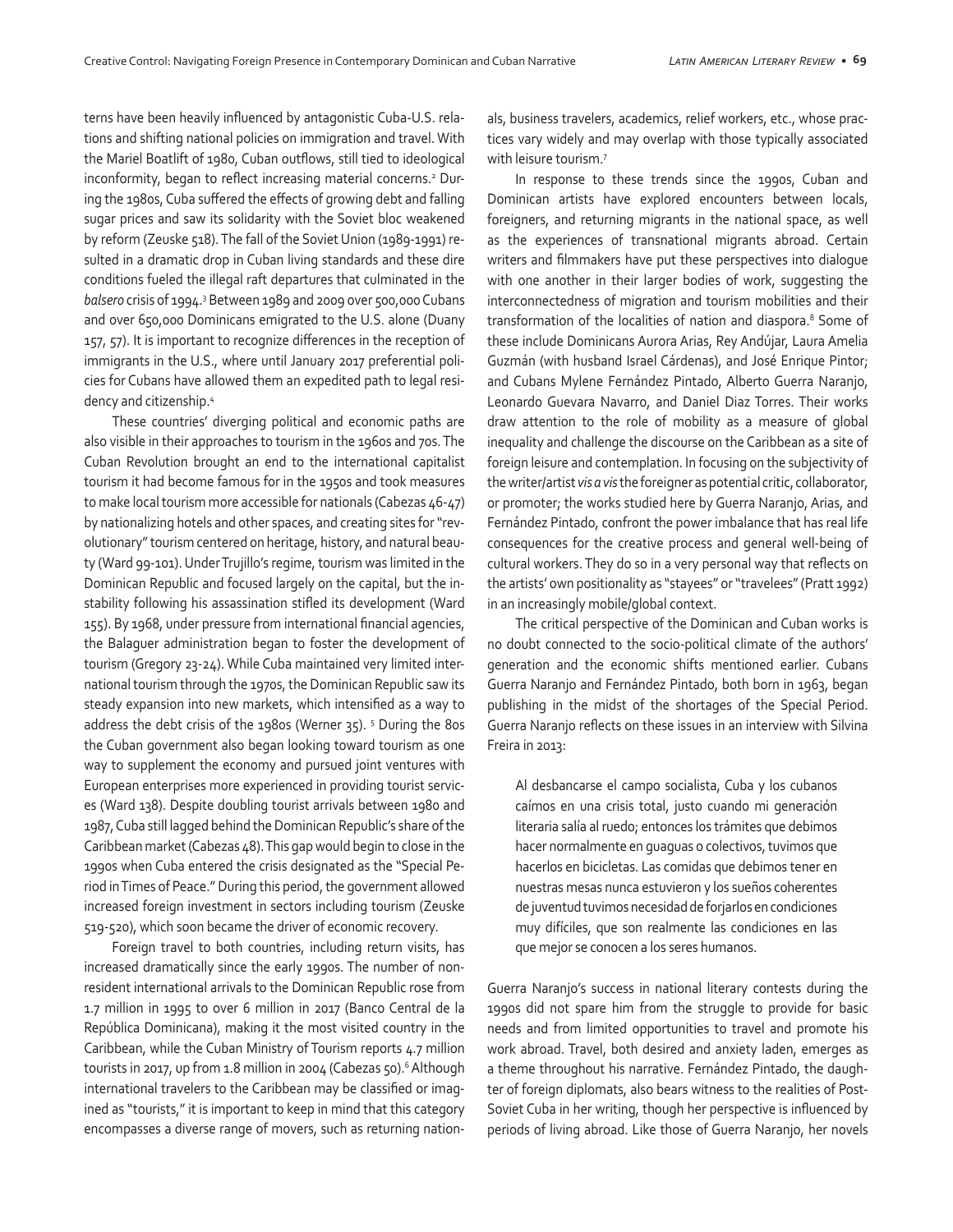and short stories portray Cubans in the national space and abroad, many of whom contemplate and engage in travel/ migration/ return and in encounters with foreigners and Cuban returnees. Fernández Pintado captures gendered aspects of im/mobility with particular sensitivity as well as the dynamics of transnational relationships.

The work of Aurora Arias (Dominican Republic 1962) reflects similar concerns as well as the atmosphere of a stagnant socio-political climate. Arias's formative years coincided with the first of Joaquin Balaguer's presidential terms, referred to as the "doce años" (1966-1978). According to Néstor Rodríguez, Arias's narratives challenge what he terms the "Trujillista city," a pervasive, exclusive discourse on Dominican national identity upheld by Balaguer and other officials (26-27, 32). Much of her narrative is situated in Santo Domingo during the 1990s and 2000s, and highlights the interactions between local and global realities through real and virtual encounters.

Human geographer Tim Cresswell, a key scholar representative of the "mobilities turn" in the social sciences, suggests that different types of movement can be fruitfully studied in relation to one another, as a sort of constellation that also takes immobility into account. In my view, these works invite such an approach, and draw attention to what Cresswell has called the "politics of mobility," that is, how mobility is "implicated in the production of power and relations of domination" ("Towards a Politics" 20). Mimi Sheller has productively studied the Caribbean region through the mobility lens in *Consuming the Caribbean: From Arawaks to Zombies* (2003) and other works. Sheller's observations regarding the circulation of knowledge about the Caribbean are particularly relevant to the works under study: "From the early days of collecting plants, to the first-hand accounts from travellers, to more recent area studies, 'experts' have attempted to collect, classify, and explain 'the Caribbean'. Insofar as Caribbean writers, artists, and intellectuals have fought to define their own societies and cultures, they have had to struggle against this tide of textual precedents" (26-27). Guerra Naranjo, Arias, and Fernández Pintado reveal their own strategies for living and writing this struggle.

My theoretical approach is also indebted the work of sociologist Zygmunt Bauman, who until his death in 2017, explored the predicaments of the postmodern era, providing insight into the issues I find central to these works. In *Postmodern Ethics* (1993) Bauman distinguishes between ethics, codes of behavior relative to power structures, and morality, the set of choices brought on by facing the Other and his or her needs. Following Emmanuel Lévinas' concept of "being for the Other" (in which Other is defined as "not-I"), to act morally is to assume responsibility for another person, to act in the interest of another without concern for reciprocity. At the same time, Bauman recognizes the power dynamic of this relationship, in which "one is responsible for someone weaker than oneself," as well as its ambiguity, which can lead to unintended consequences (*Life in Fragments* 64). These opportunities to exercise morality come through proximity, or face-to-face encounters, which for Bauman

are often missed due to strategies humans have developed for living out the uncertainties of the postmodern era (1993), strategies that he later finds demonstrative of the "human consequences" of globalization (1998).

Bauman's metaphors of the tourist and vagabond encapsulate the postmodern predicament of being constantly on the move and the strategy of detachment that responds to this lack of permanence (*Postmodern Ethics* 240-41). For Bauman, the distance between extremes on the socioeconomic scale and access to power on a global scale have become increasingly visible through our circumstances and experience of movement (1998). In a broad sense, he argues that globalization is geared toward the tourist, who represents those with the financial means to move around comfortably and voluntarily (*Globalization* 92-93). The vagabond, a "side-effect" of globalization, embodies movement that is forced or necessary for survival and may shadow that of "tourists," providing the services they require (*Globalization* 92-93). While Bauman's "mobile" metaphors are used to characterize general tendencies symptomatic of the post-modern era, they take on a particular relevance in the Caribbean context, where contrasting tourist and migrant mobilities have had a far-reaching influence on society and culture. As one might imagine, in contemporary Spanish Caribbean narrative and film foreigners tend to move in accordance with their desires, while locals, like the vagabond figure, may move to meet those desires or be displaced to make room for them. The vagabond/tourist pairing seems to paint a bleak picture of the potential to act morally, however, Michael Hviid Jacobsen and Sophia Marshman remind that Bauman's metaphors endeavor to "'recall' us to our humanity, to a sense of responsibility for the Other, for those who need our help, whether or not it is 'rational' to offer it" (32). Similarly, the narratives I discuss here present local strategies for being *seen* and for dealing with the detachment of mobile foreigners. They offer differing degrees of hope for moral acts and for encounters in which Dominican and Cuban locals are not automatically cast as Other.

#### **Alberto Guerra Naranjo: "Finca vigía"**

Written in 1998, Alberto Guerra Naranjo's short story *Finca vigía* evokes the presence of foreigners in Cuba through the main character's interaction with the specter of Ernest Hemingway, as well as a tourist couple with whom he reluctantly spends the day. The reader witnesses the Cuban protagonist, an aspiring writer, as he lives and crafts the story in conversation with Hemingway. It later becomes clear that this very story has been chosen as a finalist for the Ernest Hemingway literary prize, which is to be awarded in a ceremony held at the author's Havana home, Finca Vigía, now a museum. Self-referential on a number of levels, the narrative consists of the narrator's description of the story to Hemingway, Hemingway's comments and the dialogue between them, and narration of events from the day, which lead up to the award ceremony.

In "Finca Vigía," Guerra Naranjo rehearses many of the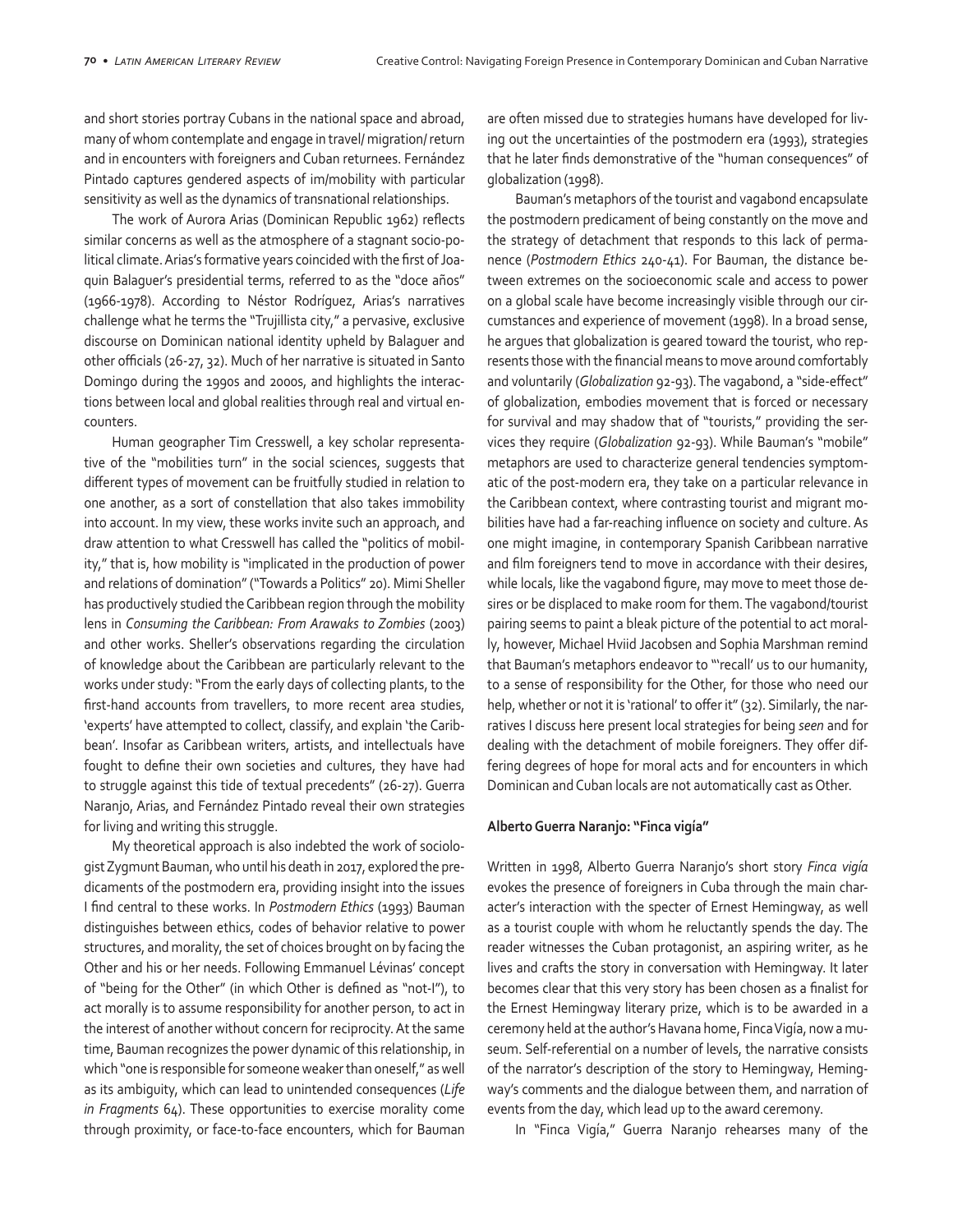techniques and themes that would culminate in his first novel, *La soledad del tiempo* (2009). As in the novel, the story's protagonist functions as an alter ego of the author, who actually won the Ernest Hemingway award in 1998 for "Finca Vigía." Elzbieta Sklodowska has explored Guerra Naranjo's use of autofiction and other registers in the novel as a way to inscribe his own racialized experience into the narrative and to critique the literary establishment and the infighting of his own generation ("Palabras mutiladas" 49). Both aspects are referenced in the story when the narrator refers to "Guerra Naranjo," "un negro con ínfulas de gran escritor," who frequently wins literary prizes, and also mentions contemporaries, whom he critiques as narcissistic. This insider joke reflects a certain dynamic within the small world of writers in Cuba who at the time faced stifling isolation and limited access to the global market. By overlapping the Cuban literary world and that of tourists, in "Finca Vigía" Guerra Naranjo draws attention to the ways in which tourist mobility affects the experience of local writers and artists in the context of the Special Period, making them feel out of place or insignificant, not to mention hyperaware of material needs.

The story begins with Hemingway's encouragement and advice, "Esta vez navegarás con más suerte," a sort of blessing repeated throughout the narrative. Seemingly reassuring, this phrase has haunted the protagonist for the five years he has been a finalist for the Hemingway prize: "Eran una especie de cumplido que me desconcertaba. Navegar con más suerte no dependía de él ni de mí, sino de las velas, del estado del tiempo, de la angustia, del azar, de un jurado, de vicios, de clichés" (14). The narrative is structured in a way that allows the reader to consider the author's choices, and like the members of the prize jury, we decide whether the story has merit. At the same time, the story mirrors the way in which the narrator is judged in his daily life, first as a stranger out of place, a loser rather than a writer. In contrast, Hemingway's voice and presence provide the narrator with recognition and belonging. Their ongoing interaction becomes a sort of refuge from the demeaning experience of being crowded by tourists and looked down on by his own compatriots. The creation of Hemingway can be viewed as a way to compensate for the absence of a real person to respond to his needs for mentorship and encouragement.

In this sense, the narrator's dialogue with Hemingway functions as part of the creative process and a strategy for productivity in an inhospitable environment. The protagonist struggles to maintain the conversation with his mentor despite interruptions by unsightly foreigners: "Pero el gordo me impidió responder. Con su Nikon en las manos, y los dientes muy amarillos, intentó enfocar el ángulo del estante, empecinado en la Royal. Faltó poco para que me aplastara contra la pared" (11). The tourist's desire to capture the perfect photo causes him to block the protagonist's connection with Hemingway, physically pushing him out of the way. The narrative voice captures the physicality of his experience of tourists literally occupying his space, crowding him out: "Estaba allí, con hambre, nervioso, frente al maestro, victima de empujones turísticos y de la mirada con odio de una hermosa veladora. Quise apartar de mi lado al par de tipos para no perder mi puesto en la ventana, pero ya era tarde, con sus cuerpos sudantes me bloqueaban y Hemingway hizo unas señas para que les cediera el lugar" (13). By imagining Hemingway as a guide and confidant, inaccessible to the tourists, the narrator asserts his belonging in the space of Finca Vigía and legitimizes himself as a writer: "enfocaron con sus cámaras la menor insinuante que les acercara al fantasma de un Hemingway, escurridizo para ellos, pero amistoso y cordial para mí" (13).

Another self-affirming strategy that challenges the power relations between foreigners and locals is the unflattering depiction of Henry and Marta, the tourist couple that has accompanied the protagonist. The narrator refers to them as *el gordo* y *la gorda*, and provides rather grotesque details about their yellow teeth, sweaty armpit hair, and body odor. He thus positions himself as observer rather than part of the local scenery. The protagonist meets the couple to pick up a package of paper sent to him by a friend, a detail that points to the lack of basic resources needed by writers in Cuba. While these characters are referred to in the narrative as "tourists," I find it significant that Henry is also writer, who rather than express a feeling of solidarity or interest in the narrator's work, demonstrates an exaggerated sense of self-importance:

Por su parte, el gordo, con ínfulas de gran escritor, me invitaba a adentrarme en las pequeñas librerías particulares, comentaba la pobreza de las ediciones cubanas, encontraba autores y textos famosos de su país, se deslumbraba por mis conocimientos literarios, especulaba, comentaba sobre la gran novela que escribiría, pero tampoco compraba. En mis paseos por Obispo jamás fui tan importunado como en esa mañana. A la vista de todos era un jinetero en compañía de dos puntos muy gordos. (22)

Henry's surprise at the narrator's knowledge of literature suggests that he doesn't view him as an equal. This passage also draws attention to an aspect of the moral potential of encounters that is missed by Bauman (and Lévinas), the fact that Others are not neutral figures, but as Sara Ahmed has argued, are encountered in embodied ways (143). For Nicholas Hookway, Ahmed presents a helpful adjustment to Bauman by demonstrating how "some others are more other than others" (362). As a black Cuban walking with tourists, observers encounter the protagonist in racialized and gendered ways rendering him automatically the Other.

In Henry and Marta's encounter with the narrator they seem indifferent to his needs. The couple doesn't even treat him to a drink or a meal, despite inviting him to spend the day sightseeing with them on the Ruta Hemingway. Within discussions of mobility and hospitality, Jennie Germann Molz and Sarah Gibson highlight the significance of who gets to be host or guest and under what conditions, asking "How do these categories authorize some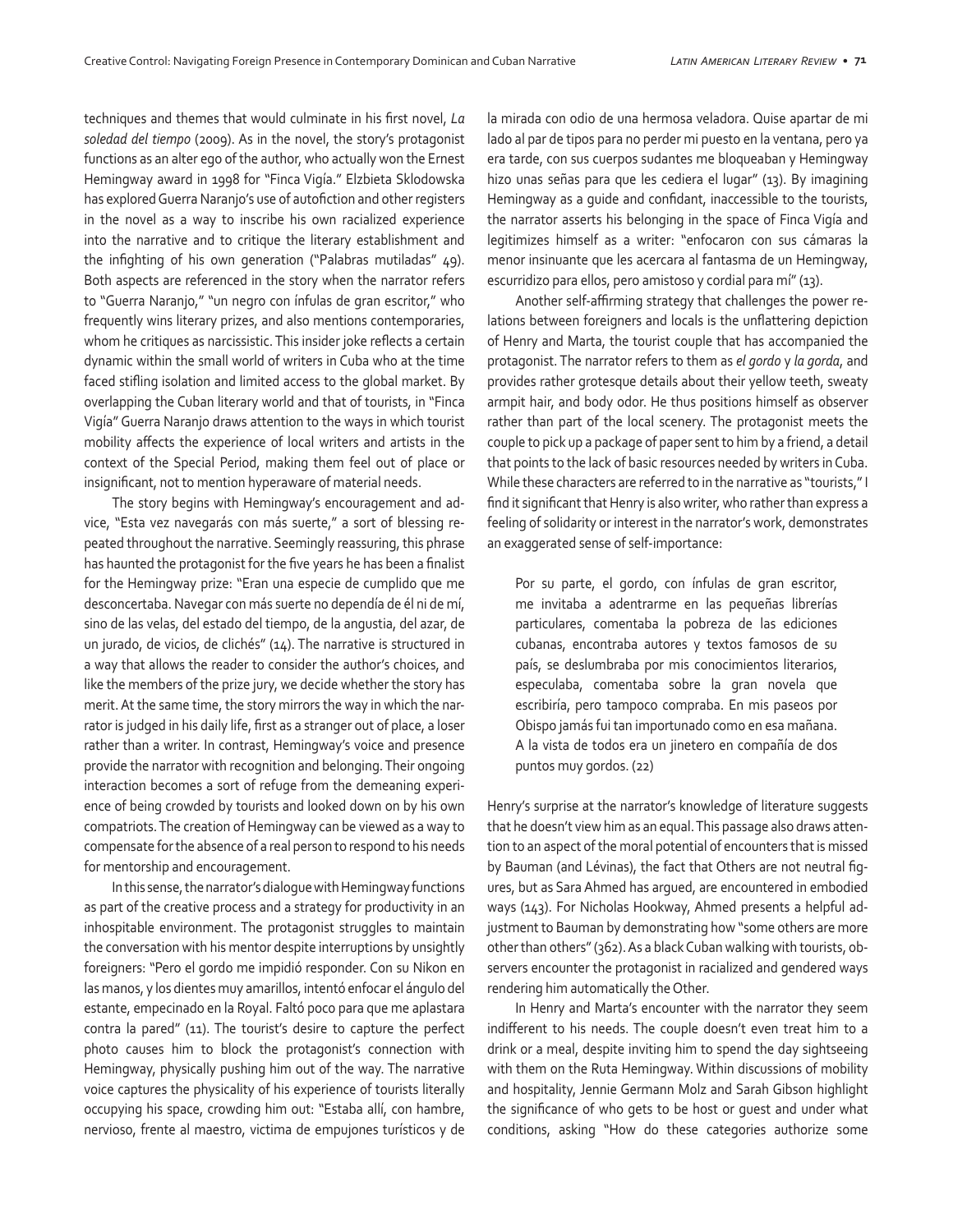people's right to travel and to be welcomed, while delegitimizing other claims to mobility and belonging?" (8). While technically the foreigners are guests in Cuba, the conditions of the Special Period make it impossible for most Cubans to play host in spaces geared to tourists. The narrator's ability to be a host in his own city is minimal, and he is inevitably *their* guest in spaces like the hotel, and the Bodeguita del Medio. The tourist couple falls short as both hosts and guests as they pass up opportunities to eat and drink, complain of high prices, and browse through shops without buying anything, all the while interfering with the narrator's sense of belonging.

At Hemingway's request, the narrator recounts the events from earlier in the day despite his reluctance to relive the experience with Henry and Marta: "Tuve deseos de negarme, contar podría ser tan abrumador como la caminata" (19). For Jonathan Dettman, Guerra Naranjo highlights the material conditions of the writer/protagonist and how these affect him on a corporeal level. In comparison to Hemingway and the tourists featured in the story, who can gaze upon Cuban reality from a distance, for Guerra Naranjo's narrator "His work and art share the same space. His day-to-day labor in the heat and crush of Old Havana becomes material for the story, and his labor continues as he guides tourists through the museum…" (44). In the company of the tourists, however, his labor is not perceived as that of a writer, but rather as some type of hustler. While waiting for the couple in the lobby of their hotel, the narrator explains, "Fui observado por el custodio y por algunas carpeteras, como si fuese un pobre diablo. No hay quien sienta más desdén por un pobre Diablo, que un pobre Diablo con uniforme, recordé haber leído" (19-20). When he enters the orbit of the tourist, he is perceived in the manner of Bauman's vagabond figure, even by other Cubans. Bauman characterizes vagabond mobility as tied to that of the tourist: "These are the vagabonds; dark vagrant moons reflecting the shine of bright tourist suns and following placidly the planets' orbit; […] The vagabonds are the waste of the world which has dedicated itself to tourist services" (*Globalization* 92). Ironically the hotel employees' contempt for the narrator may reflect contempt for their own position within this economy.

The narrator describes a similar type of disdain from the docent in the museum, an attractive Cuban woman who looks away when he tries to let her in on a joke at Marta's expense: "Busqué complicidad en la veladora, quería burlarme a lo cubano de esa gorda, pero la muchacha cambió de vista" (12). The sound of his stomach growling, a result of his uncompensated labor, only increases her repulsion: "Para ella debí ser el tipo más puerco y desgraciado del mundo, lo hizo entender sólo con un gesto" (13). Here Guerra Naranjo seems to critique a lack of solidarity, and the capacity to show disregard in the midst of scarcity and hunger.<sup>9</sup> In contrast, Hemingway functions as the narrator's ideal interlocutor. His commentary reflects the narrator's own frustration, validating his experience and joining in the mockery of the tourists: "¿Y no le diste un bofetón en mi nombre a ese gordo?" (21). By intertwining the conversation with Hemingway and the narrative of the day spent with tourists, the text emphasizes the narrator's choice of what to tell whom. For example, he decides not to tell Henry why he hates the ocean, but confides in Hemingway that he lost a brother at sea. In Guerra Naranjo's rendering, Hemingway understands the material conditions of the Special Period and the struggle to be a writer of this generation. He is a sympathetic audience who recognizes his own privilege, as this passage suggests: "—Recuerdo que después de un banquete, aquí mismo, dije: Como ustedes saben, hay muchas Cubas. Pero al igual que en la Galia, se pueden dividir en tres partes: los que pasan hambre, los que subsisten y aquellos que comen demasiado. –Ustedes eran del último grupo, maestro. –Y tú perteneces al primero" (27-28).

Along with the cathartic retelling of the events to a sympathetic listener and the shared humor at the tourists' expense, the most important narrative strategy through which the story stakes out legitimacy as a writer is the use of metafiction to emphasize the narrator's creative control. When Hemingway urges the writer to finish narrating the *paseo* with the tourist couple, he is ready to move on to the present moment, which happens to be the award ceremony for the Hemingway literary prize. The narrator explains this choice to Hemingway:

—Póngase en mi lugar, fue un paseo donde no me invitaron siquiera a un refresco. No merece que siga contando, además, estoy nervioso, dentro de poco dan los premios.

—¿Quieres decir que vas a dejar el cuento de los gordos a medias?

—Por los gordos me preguntó usted mismo, no fui yo quien quise contar.

—¿Sabes el riesgo que corres?

—Me imagino, maestro, pero no puedo.

—Haz un esfuerzo, estás con un telegram en tu maldito bolsillo y puedes ganar.

—Mejor lo dejo así. Nosotros hablando y ellos arriba (26).

The dialogue with Hemingway about where to take the narrative evokes the international demand for certain topics in post-Special Period fiction, highlighted by Sklodowska: "varios críticos han apuntado hacia un vínculo entre el éxito internacional de ciertos escritores y su capacidad para "vender" las facetas más oscuras de las luchas y penurias cotidianas" ("Palabras mutiladas" 53). The protagonist, however, goes against Hemingway's advice, instead exerting his agency as a writer through choosing to tell his own story. He thus plots his own breakthrough as a writer, rather than a "pobre diablo" or *jinetero*. Moreover, in allowing Hemingway to take over as narrator in the end, the Cuban writer is able to rest from his labor and, as a protagonist, receive the recognition he is due.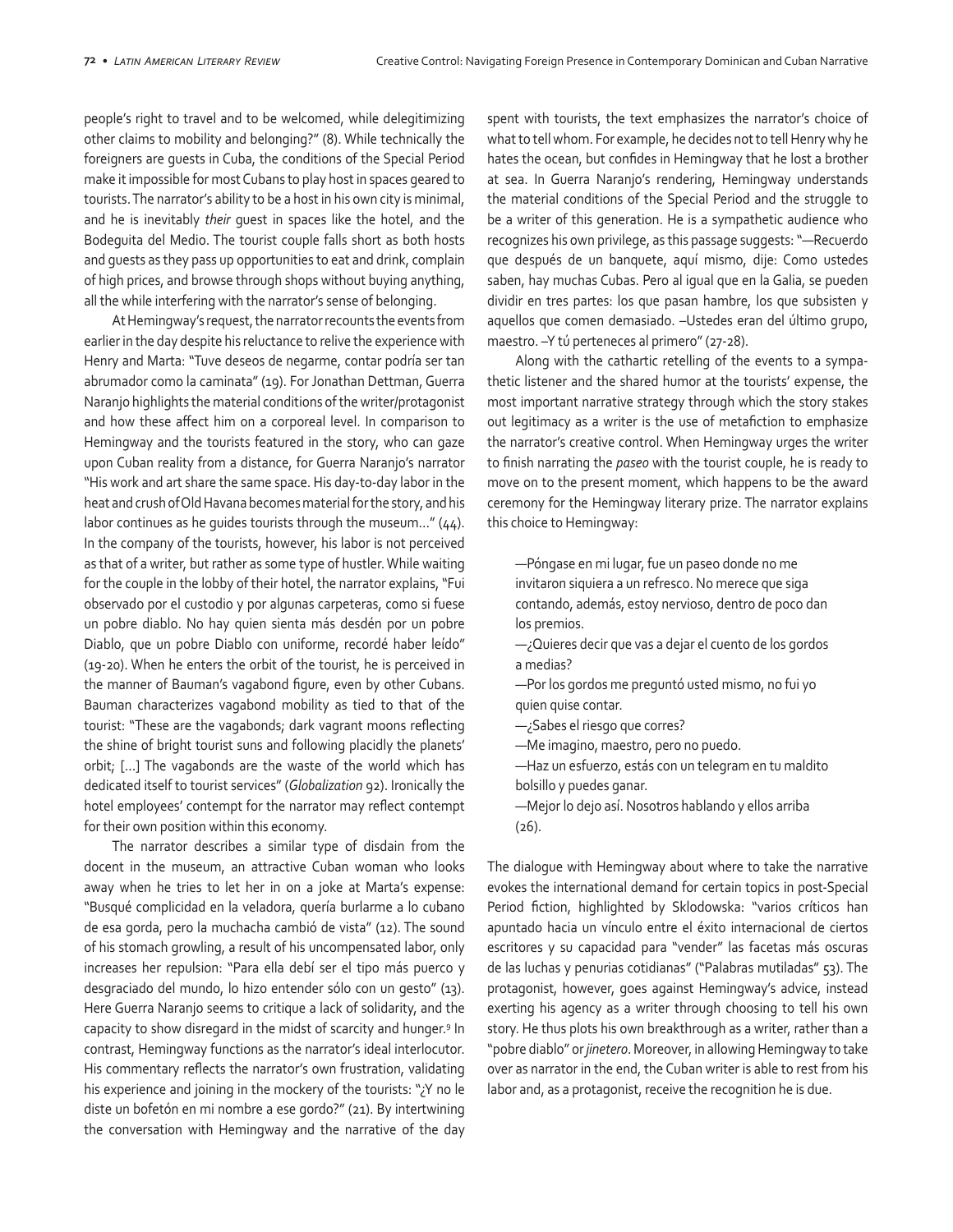#### **Aurora Arias: "¿Pero cómo se atreve?"**

While "Finca vigía" portrays the competing creative visions of local and foreign writers, the remaining two examples explore the experience of local writers/scholars in encounters with foreign academics. In "¿Pero cómo se atreve?," part of the 2007 collection *Emoticons*, Aurora Arias depicts a local writer's experience attending an international conference on Hispanic literatures held in her home country, the Dominican Republic. Like Guerra Naranjo, Arias uses metafiction to reflect on the creative process and the artist's subjectivity. Following Bauman's metaphors, the mobility of foreigners, her own limited mobility, and issues of access to tourist spaces transform the writer into a sort of vagabond figure. These conditions, in which the Caribbean local again occupies the position of Other in encounters with foreigners, produce needs for belonging, access, and legitimacy. In this case, however, some of the foreign visitors respond morally (in Bauman's terms), addressing her needs without expectation of reciprocity, while others do not. The local writer Sra. Marte is only able to access the conference venue, an exclusive beach resort hours from her home in Santo Domingo, due to an offer of transportation by one of the participants, a Dominican who lives abroad. The choice of venue and registration fees based on North American and European norms implicitly devalues the perspectives of locals and risks leaving them out of discussions of their own culture. For writers, this also denies them access to a wider audience and the international market. The generosity of the *dominicano ausente* suggests the potential of diaspora and transnational movement to disrupt these barriers.

The story highlights how movement is blocked and controlled, through checkpoints, guards, and wristbands to ensure only paying guests enjoy the amenities of the resort. The narrative begins with immobilization as Sra. Marte and her companion approach the entrance: "El pequeño auto recién alquilado, conducido por el professor Rivera, frenó despacio ante la barra de líneas blancas y rojas que impedía el paso hacia el hotel" (127). In this moment of crisis, Sra. Marte is revealed as both a character and writer of the story: "Así elucubraba con su mente febril de autora desconocida …" (127). Metafictional passages are scattered throughout the narrative, drawing attention to the character's ongoing consideration of how to tell the story and the sense that she is part of events as they unfold around her. As in Guerra Naranjo's story, the metafictional element also reflects on the author's position as "unknown" and worthy of recognition.

In this moment of overexposure to the sun and to the scrutiny of the guard, who asks for identification, Arias plays with the idea of Sra. Marte's invisibility, first as a strategy for getting through this type of barrier ("la Sra. Marte pretendía hacerse la invisible, uno de sus viejos trucos en situaciones así") and later in reference to the invisibility of the writer in Dominican society: "Había dejado en casa su cédula de identidad, la que dice 'ocupación: artista', pues para fines oficiales, no existía el oficio de escritor en el país" (127-28). On another level, since Sra. Marte is not registered for the conference, she is invisible to the conference organizer and to the mostly foreign academics in attendance; her presence becomes illicit and her movement suspect. Like Guerra Naranjo's protagonist, despite being a local she is recognized as a racialized "stranger" by her compatriots, in this case security guards, who describe her over the walkie-talkie as "una mujer color indiecito oscuro o más bien morenito claro" without a resort wristband.

The concept of a global hierarchy of mobility is mirrored through professor Rivera's anecdote about once being detained by Dominican immigration in the airport. With dual citizenship in the Dominican Republic and the U.S., professor Rivera is treated as a potential suspect upon presenting his Dominican passport and then quickly let go after he presents the other. The ease of crossing borders with a U.S. passport mirrors the carefree movement of Rivera and other international academics in attendance at the conference. Sra. Marte, on the other hand, only has access to the "hotel cinco estrellas" due to professor Rivera and the promise of a certain Dra. Murria to share a hotel room. The narrative comments on the privileged mobility of North American academics by describing their "first-world" problems in an ironic tone:

Y la Srta. Marte sabrá enseguida que son ellos y ellas: distinguidos profesores críticos académicos, gente que enseña, estudia, investiga, teoriza, traduce, escribe, en fin, el estrés académico, las responsabilidades docentes, la presión, el tiempo, los exámenes, los viajes, las conferencias, los ensayos… se les conoce por ese aire arrogante o distraído de presente o future Big Name. (130)

Arias hits the nail on the head in terms of poking fun at the selfimportance of academics and the realities of which we often complain, especially ironic considering the professors' imminent arrival to a luxury resort. Sra. Marte is painfully aware of the way in which belonging to the space is economically out of reach and visibly signaled by the possession of a wristband: "Sin ese brazalete nadie era nadie. Sin él nadie podía moverse libremente para ningún lado mientras se encontrara en los contornos del hotel" (130-31). Again, the story points to the invisibility and immobility of the local writer within this context, a tourist space where interaction between foreigners and locals is meant to be limited.

This sense of exclusion worsens when Sra. Marte finds out Dra. Murria has not followed through with the promise of a shared room and waived registration fee. Unable to register for the conference and obtain the badge and bracelet that would "legitimize" her presence, Sra. Marte takes refuge in the ladies' room: "Una vez allí, tomó verdadera conciencia de que era una desconocida que andaba de incognita, y casi, casi, podía considerarse una delincuente. Y a pesar de todo le agradaba el papel. Un papel que sin saber por qué aceptaba gustosa" (138). In a strange way, this "delinquent" outsider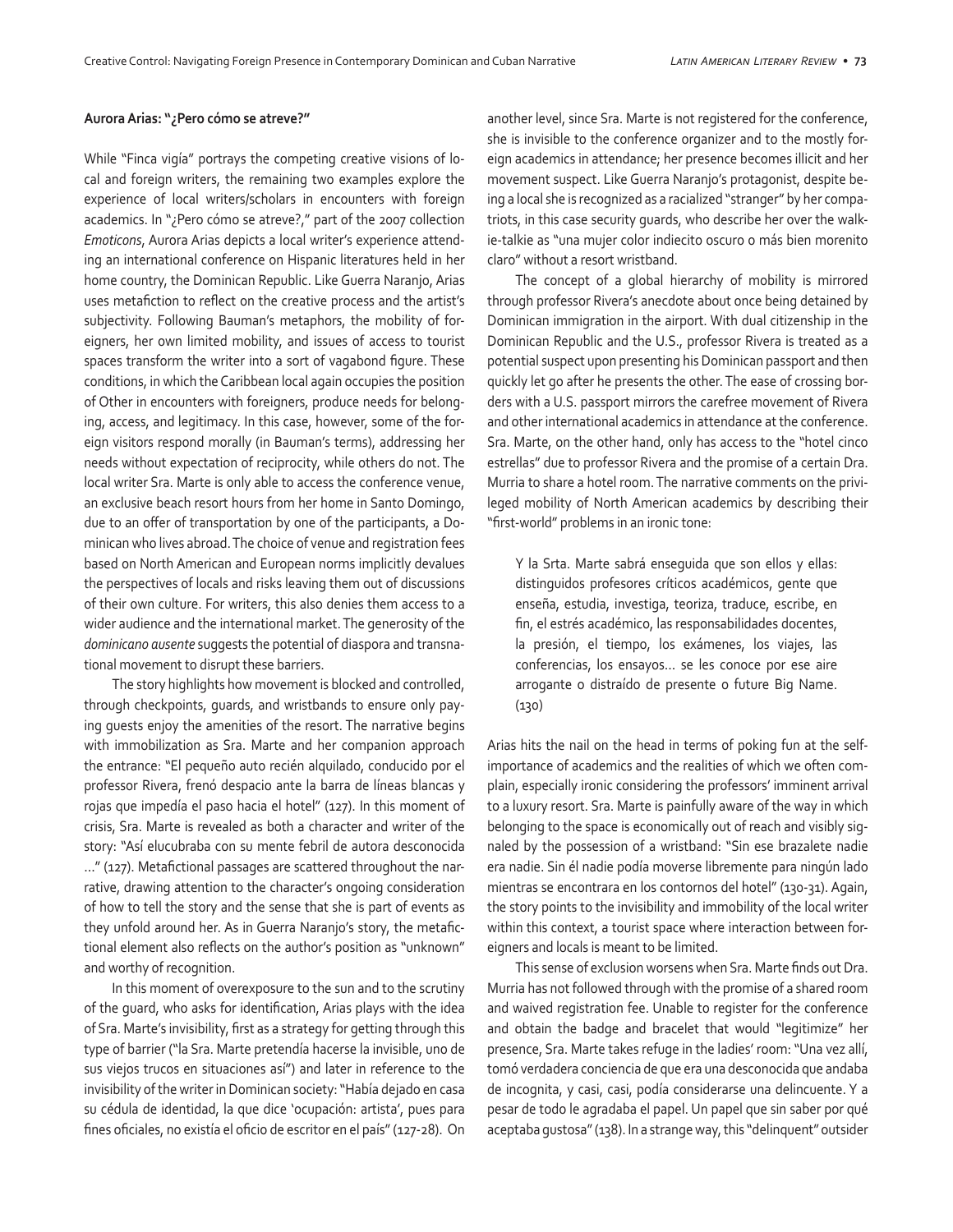status gives her a sense of satisfaction; her sustained presence at the conference resists the structures meant to exclude her. Determined to participate despite feeling under surveillance by hotel staff and conference organizers, Sra. Marte perseveres and eventually finds allies in participants who feel solidarity with her situation. Still, in between moments of solidarity coexist the egotism and multiple blind spots of the majority of conference goers, whose negative reaction to the conference is motivated by more personal reasons: "Los distinguidos profesores críticos académicos se quejaban de la mala organización de la recién inaugurada conferencia. Problemas de viaje, de alojamiento, de bauchers que hay que entregar mientras más pronto a la Universidad… ¡Pobres distinguidos profesores críticos académicos, parecen tan tensos y reprimidos!, pensó la escritora" (146). Again, the narrator uses a humorous epithet and sarcastic concern to emphasize the academics' blindness to privilege. Their misguided outrage is also captured in the title phrase "¿Pero cómo se atreve?," overused by Dra. Murria in response to trivialities.

Unable to officially join the conference, Arias' protagonist does find a strategy to meet the literary critics on more equal footing. At two points in the story, Sra. Marte proposes leaving the tourist enclave, first with Dr. Rivera and later with a group. The outing with Dr. Rivera provides a refuge from the initial feeling of unbelonging in the hotel, and the uncertainty of where she will stay the night. On the other hand, her offer is a gesture of belonging toward Rivera: "Rivera tal vez estaba harto de la comida tipo resort que se ofrece en los restaurantes de los grandes hoteles, así que le animó a probar 'algo nuestro,' a volver a saborear la sazón de su tierra" (131- 32). Through her knowledge as a local, she offers him a chance to connect with his culture of origin. In the tourist enclave Sra. Marte has to be "hosted" by foreigners (and still feels like an unwanted guest), while the excursion empowers by allowing her to be the host and exercise hospitality. This relationship presents hope for more ethical relationships between local writers and academics based in North America and Europe that is rooted in an understanding of the power asymmetries that affect mobility and belonging.

The story ends with another outing in which Sra. Marte takes a group of foreign academics to "descubrir lo que existe afuera" (144). One of her newfound companions gives a triumphant shout as they leave the hotel, having evaded the "dangers" of the conference, "comandados por la trama aún no escrita de la Sra. Marte, quien agregó Coca-Cola a su sobredosis de café y vino, y chispeaba de ganas de escribir la vida y divertirse" (149). While the story never loses sight of the contrasting mobilities of locals and foreigners and the roadblocks, literal and figurative, that constrain movement, the final image of Sra Marte and her new friends singing as they drive down the highway suggests hope for a community of support among writers and literary critics from different parts of the world. This is reflected by the final metafictional reference that exerts control over the narrative and leaves it open-ended.

#### **Mylene Fernández Pintado: "Arcobaleno"**

Returning to the Cuban context, the plot of Mylene Fernández Pintado's "Arcobaleno" unfolds among coworkers at the Cuban Film Institute (ICAIC) the government institution that has overseen national cinema production since the 1960s. In contrast to the touristscapes of "Finca Vigía" and "Pero ¿cómo se atreve?" the institutional setting of "Arcobaleno" is the epitome of local territory. The cautiously hopeful outlook for morality found in Arias' story is stronger in Fernández's "Arcobaleno" in terms of the sense of responsibility for the Other and the extent to which characters act in the interest of a stranger without thought of reciprocity. Perhaps more importantly, the story reverses the pattern in which Caribbean locals find themselves in the position of Other/Stranger, which as Bauman points out, is the weaker position (*Life in Fragments* 64). Face to face with the needs of a foreign visitor, the Cuban characters model morality in a way that evokes Jacques Derrida's notion of "unconditional" hospitality, also rooted in the work of Lévinas. Just as Bauman conceived of morality as an opportunity to act on the Other's behalf that cannot be elicited through a set of rules or ethics, Derrida encourages us to think about "a hospitality that is infinite, absolute and completely open—a welcoming of the other and regardless of who that other is, regardless of the potential dangers and risks involved. An ethics of hospitality entails opening one's borders or doors to *anyone*, acting beyond our own self-interest" (Germann Molz and Gibson 4-5).

Before telling the story of Francesco's arrival to the ICAIC, the narrator provides important background on the work environment, individual coworkers, and the typical dynamic existing with foreign visitors to the film archive. Early on, this group of cultural workers is characterized as pushing against the rigidity of institutional protocols and marching to their own drum: "Hemos luchado mucho para no marcar tarjeta a la entrada y salida 'porque nuestro trabajo es creativo, ésta es la Cinemateca de Cuba y no se puede medir como una fábrica,"" (51). They have a relationship of solidarity with one another, preferring to share food rather than eat in the cafeteria where only "exceptional" workers get complimentary meals, and they use the "sala de visionaje" as a therapy room where they help sort out each other's problems. It is significant that the coworkers represent diverse backgrounds; the group is composed of Cubans, but also long-time residents of Cuba from other countries, such as Russia and Great Britain. From the outset, this simple detail challenges the idea of Cuba's isolation and its characterization as exclusively a migrant sending country. In addition, the group is comprised of researchers who specialize in global cinema: "Cada uno se ocupa del celuloide de una parte del planeta; a mí me tocan los del Norte, esos malos que hacen tantas películas, muchas veces malas y tantas otras, inolvidables" (51). Like the narrator, who comments on the uneven quality of Hollywood films, the Cuba-based scholars are positioned as critics of other national cinemas, a reminder that the Caribbean is a site of knowledge production and cultural critique of the Global North.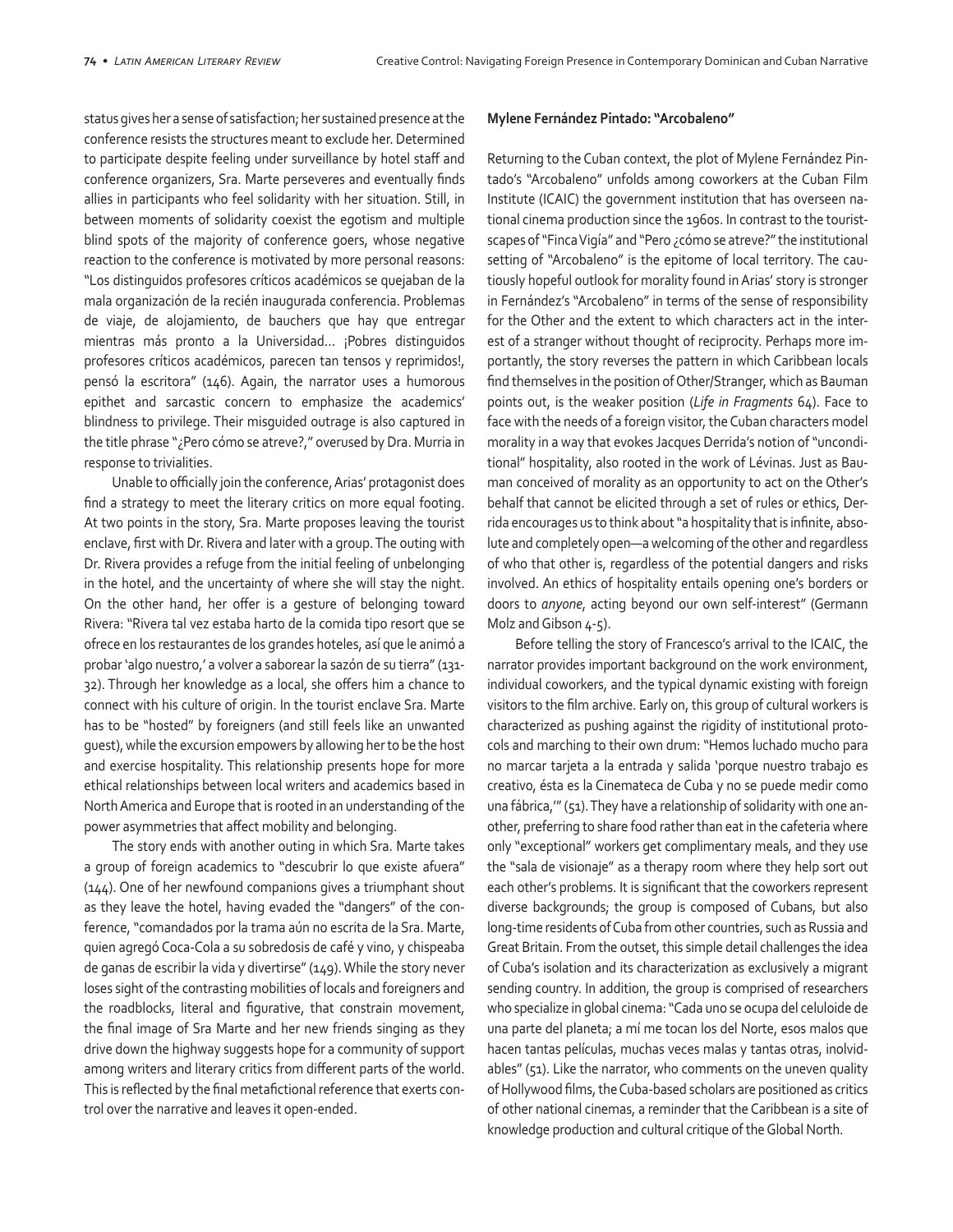The description of typical interactions with foreign academics suggests that most foreigners do not view the ICAIC researchers as doing important work of their own: "Nos molestan los extranjeros que vienen a pedir libros, fotos, documentos, a solicitar proyecciones y que luego pasan todo el día haciéndose los que trabajan y observándonos. Entonces nos vemos obligados a portarnos bien y fingir que somos una oficina normal cuando ellos son siempre los menos normales" (51-52). The foreigners create more work for the local specialists, as if they were there only as support staff. Like the other two stories, "Arcobaleno" references the effects of the foreigners' gaze, which here imposes an idea of superiority, and the use of humor to diffuse those effects. For example, the narrator pokes fun at the proposal of a persistent Welsh visitor "vestido de Obelix" for a Cuban adaptation of Asterix, who only leaves when fumigators kick him out. In another incident, an Icelandic visitor was unintentionally left in the "sala de visionaje" during fumigation, resulting in the cancellation of "la semana de cine vikingo, la anunciada visita de una imitadora de Bjork y la participacón de su país en una muestra europea del Festival de Cine" (53). Through the narrator's tone and her dismissal of these unfortunate mishaps, it becomes clear that foreigners' demands do not take precedence over their work: "Si nos dedicáramos a responder las demandas, no trabajaríamos y se perdería el patrimonio de cine que custodiamos" (53).

Accustomed to this type of encounter with foreigners, the co-workers are confounded by the arrival of Francesco, whose desire for employment at the ICAIC motivates them to consult various dictionaries. Their reactions reflect the impossibility and absurdity of his request in the context of post-Soviet Cuba: "esto es Cuba, ¿donde se cree que está? ¿Sabes cuánto ganamos al mes? 15 dólares, ¡Tú no eres cubano! ¿Eres un extranjero residente? ¡¿Tú estás loco?!" (54). From the start, Francesco stands out by offering to work alongside them, rather than use their time and resources. Considering that he is badly dressed, "aun para ser extranjero," they decide he is not presentable enough to take to the international relations office and instead work together to understand his situation (54). Francesco, it turns out, has been the victim of a con artist and is left with no money, passport or return ticket. A sort of tourist turned vagabond, he comes with no pretensions or titles like the "distinguidos profesores críticos académicos" of Arias's story, or Guerra's tight-fisted tourists who are constantly critical of Cuba. By portraying a foreigner in crisis, Fernández places local Cubans in the role of facing the Other and "being for" him, rather than *being* the Other. The story highlights the generosity of the Cuban characters who make sacrifices and break rules to house, clothe, and feed Francesco, expecting nothing in return. They hide him in their office, share food rations with him, and when the sofa he sleeps on is confiscated as ill-gotten gains, the co-workers *all* want to house Francesco. In contrast to Sra. Marte, who is transformed into an unwelcome guest in her own country, the locals in "Arcobaleno" are able to act as hosts and even extend to Francesco what, following Derrida, could be called an "unconditional" hospitality.

In addition to the preexisting solidarity of the Cuban film experts, the story suggests that Francesco's interest in and understanding of their work facilitates a more balanced power relationship. According to the narrator, after deciding to help him, "Primero le explicamos nuestro contenido de trabajo… nosotros éramos depositarios de montañas de papeles, que enriquecíamos con pequeñas obras de investigación, realizadas según nuestros deseos" (55). In addition to his own project, Francesco helps them with assigned tasks, leaving more time for their own interests. For the narrator, this includes writing her own stories, "esos que luego imprimía y repartía entre los amigos, sin que interesasen jamás a ningún editor medianamente cuerdo" (56). This self-deprecating metafictional wink, as in the other stories, points to the strategy of creative agency to counter the negative effects of foreigners on local spaces. In a sense, Francesco's unlikely collaboration makes the labor of writing the story possible.

When finally the coworkers are called in by superiors to give an account for Francesco's presence, they pool their resources, including wedding rings, a bicycle, and precious savings to pay for a plane ticket, but Francesco refuses: "Dijo que ya habíamos hecho mucho por él. Nos enseñó orgulloso cuánto había avanzado en su libro, ese que había escrito porque nosotros le habíamos dado techo, comida y muchos chistes" (59). After leaving by his own means Francesco sends his book, which has a cover image of the group enveloped by a rainbow, a symbol of his and the story's optimism: "Y nos sorprendimos al vernos todos en una foto de ajetreo de oficina, fungiendo de portada. Sobre nuestras cabezas, un arcobaleno nos envolvía como un aura colectiva" (60). Through the group picture on the cover, visual evidence of an international community of scholars, he recognizes the contributions of the ICAIC researchers and credits the completion of his book to Cuban hospitality.

Overall, the encounters with foreign travelers portrayed in these stories demonstrate, on the one hand, how Caribbean intellectuals and cultural workers can be treated or made to feel like strangers in their own countries. This is attributed not only to the incursion of their foreign counterparts, but also to national cultural institutions and the "othering" of locals that is mirrored by compatriots, especially within tourist spaces. On the other hand, the works also display a certain fluidity or shifting between the roles of host and guest that allow local writers, scholars and artists to re-establish belonging and legitimacy. This assertion of belonging and creative control occurs within the narratives through metafiction as well as through artistic creation itself. To differing degrees, the binaries of tourist/vagabond and guest/host are questioned through plot structures and complex characterization (often ironic and humorous). Guerra Naranjo, Arias, and Fernández Pintado position themselves and local characters as observers, rather than just objects of a foreign gaze, to counter the overexposure of the Caribbean as a place ripe for consumption or in need of assistance.

In conclusion, these short stories demonstrate how both material conditions and increased foreign presence transform daily life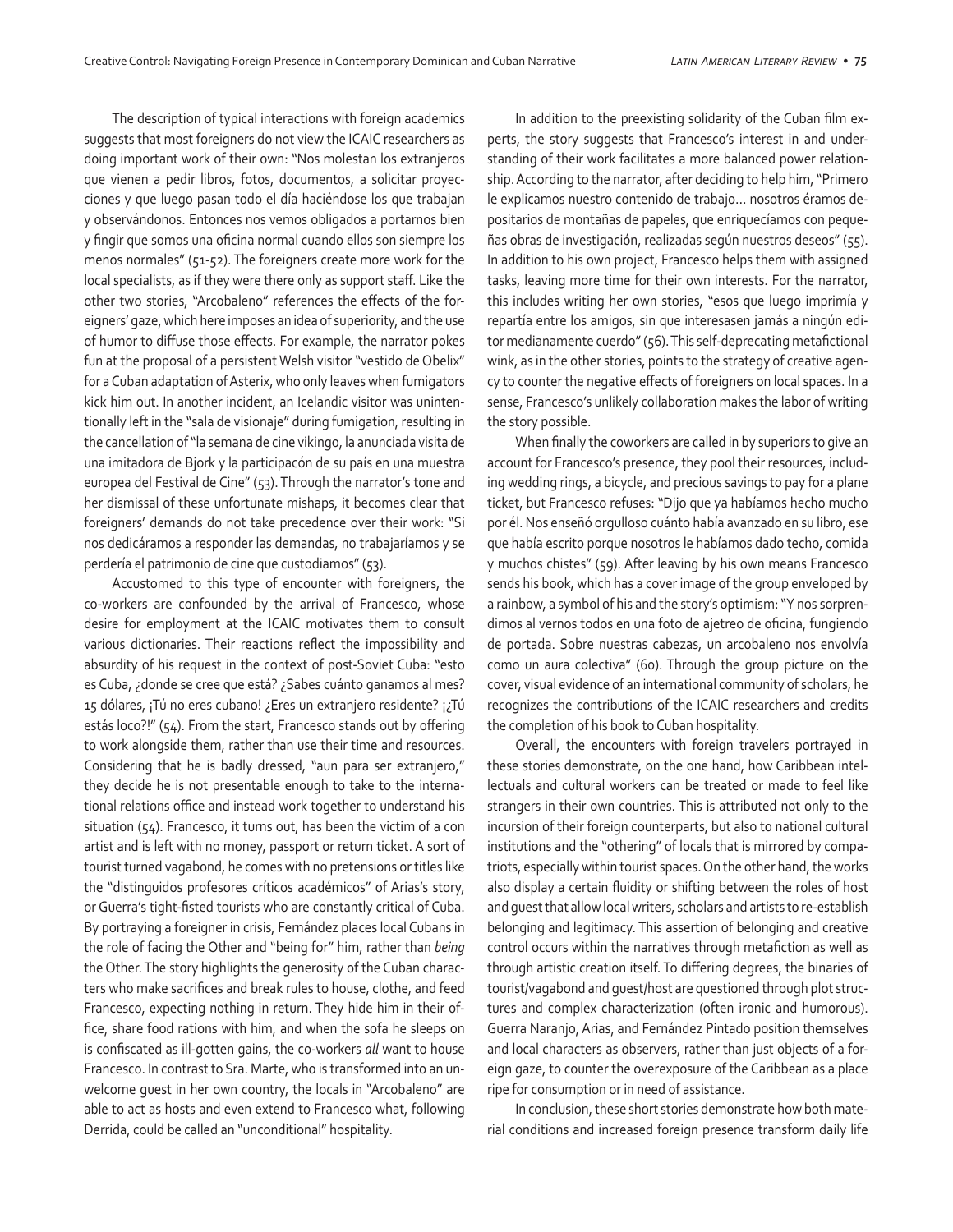and the creative process, but also inspire innovative narrative strategies for dealing with these tensions. Although for Bauman, the tourist is only moments away from becoming a vagabond, through these metaphors he "insists that there must be some (better) human existence beyond these confined and often contradictory ways of being in the world" (Jacobsen and Marshman 35). With varying degrees of optimism, the works studied here suggest that we are not locked into tourist or vagabond subjectivities, and they urge us toward recognizing and acting on behalf of each other's needs. Arias' "¿Pero cómo se atreve?" and Fernández's "Arcobaleno," in particular, present a cautiously hopeful outlook for the creation of an international intellectual/artistic community based on hospitality, shared humanity and the mutual recognition of value, expertise, and knowledge.

#### **NOTES**

<sup>1</sup> Here I use the term "ethics" to mean the question of how people should behave when engaging with one another to the end of mutual benefit rather than harm.

2 Duany cites the return visits of over 100,000 Cuban exiles in 1979 and the resulting exposure to "economic opportunities abroad" as one reason behind the Mariel boatlift of 1980, in which more than 125,000 Cubans left for the US in a span of seven months (45).

3 While emigration had previously been politicized as opposition to the Castro regime, after 1990 Cubans residing abroad were increasingly viewed as a welcome source of income (Eckstein 127-28).

4 Cuban emigration rose in the years between 2013 and 2017 due to various factors, including Cuba's elimination of the requirement of a travel permit for its citizens in 2013, renewed relations with the U.S. in 2014, and the anticipation of the normalization of immigration policies affecting Cubans in the U.S., which took place in January 2017.

5 Neo-liberal economic policies paved the way for the development of manufacturing in free trade zones, in particular the garment industry (Robinson 145-46), and the intensified promotion of tourism (Cabezas 40-41).

<sup>6</sup> These numbers have been affected by U.S. restrictions on travel to Cuba, for both Cuban and non-Cuban residents and citizens.

7 Different types of travel and movement can overlap with tourist experiences. Franklin argues that "…much of contemporary life is organised in a touristic manner: its fluidity, mobility, spectacle and leisure orientation have created a life far more like tourism and travel than the sedentary industrial villages and towns that preceded them. However, it is a lifeworld where the distinction between tourist and non-tourist, host and guest is increasingly difficult to identify. […] We are all tourists or at least touristic now, for most of the time" (*Tourism*, 80).

<sup>8</sup> In *Resisting Paradise: Tourism, Diaspora, and Sexuality in Caribbean Culture* Angelique V. Nixon thoughtfully explores the interplay between diaspora and tourism in the Anglophone Caribbean context.

9 See Sklodowska's thorough discussion of hunger in Special Period fiction in Invento, luego resisto: *El Período Especial en Cuba como experiencia y metáfora* (1990-2015).

### **WORKES CITED**

Ahmed, Sara. *Strange Encounters: Embodied Others in Post-Coloniality*. London: Routledge, 2000.

Arias, Aurora. *Emoticons*. San Juan, Puerto Rico: Terranova Editores, 2007.

- Banco Central de la República Dominicana. https://www.bancentral.gov. do/a/d/2537-sector-turismo. 5 June 2018.
- Bauman, Zygmunt. *Postmodern Ethics.* Oxford: Blackwell, 1993*.*
- \_\_\_\_\_. *Life in Fragments: Essays in Postmodern Morality*. Oxford: Blackwell, 1995*.*
- \_\_\_\_\_. *Globalization: The Human Consequences*. New York: Columbia UP, 1998.
- Cabezas, Amalia L. *Economies of Desire: Sex and Tourism in Cuba and the Dominican Republic*. Philadelphia: Temple UP, 2009.
- Cresswell, Tim. "Towards a politics of mobility." *Society and Space*. 28 (2010): 17-31.
- Derrida, Jacques. *Of Hospitality/ Anne Dufourmantelle invites Jacques Derrida to respond*. Trans. Rachel Bowlby. Stanford: Stanford UP, 2000.
- Dettman, Jonathan. "Eclipse and Re-emergence of a Critical Discourse on Hemingway in Cuban Literature and Film." *The Latin Americanist*. Sept. (2014): 31-50.
- Duany, Jorge. *Blurred Borders: Transnational Migration between the Hispanic Caribbean and the United States*. Chapel Hill: U of North Carolina P, 2011.
- Fernández Pintado, Mylene. "Arcobaleno." *Vivir sin papeles*. Santiago de Cuba: Editorial Oriente, 2010.
- Franklin, Adrian. "The Tourist Syndrome: An Interview with Zygmunt Bauman." *Tourist Studies*. (3.2): 2003, 205-17.
- \_\_\_\_\_. *Tourism: An Introduction*. London: Sage Publications, 2003.
- Freira, Silvina. "Entrevista al escritor cubano Alberto Guerra Naranjo: '¿Por qué escribo? Creo que es por defensa propia.'" *Pagina 12.*  February 18, 2013. http://www.pagina12.com.ar/diario/suplementos/ espectaculos/4-27834-2013-02-18.html. 2 July 2013.
- Germann Molz, Jennie and Sarah Gibson Eds. *Mobilizing Hospitality: The Ethics of Social Relations in a Mobile World*. Hampshire, England: Ashgate Publishing Limited, 2007.
- Gregory, Steven. *The Devil Behind the Mirror: Globalization and Politics in the Dominican Republic*. Berkeley: U of California P, 2007.
- Guerra Naranjo, Alberto. "Finca Vigía." *Blasfemia del escriba*. Havana: Editorial Letras Cubanas, 2000.
- Hookway, Nicholas. "Zygmunt Bauman's Moral Saint: Reclaiming Self in the Sociology of Morality." *Acta Sociologica*. 60.4 (2017): 358-67.